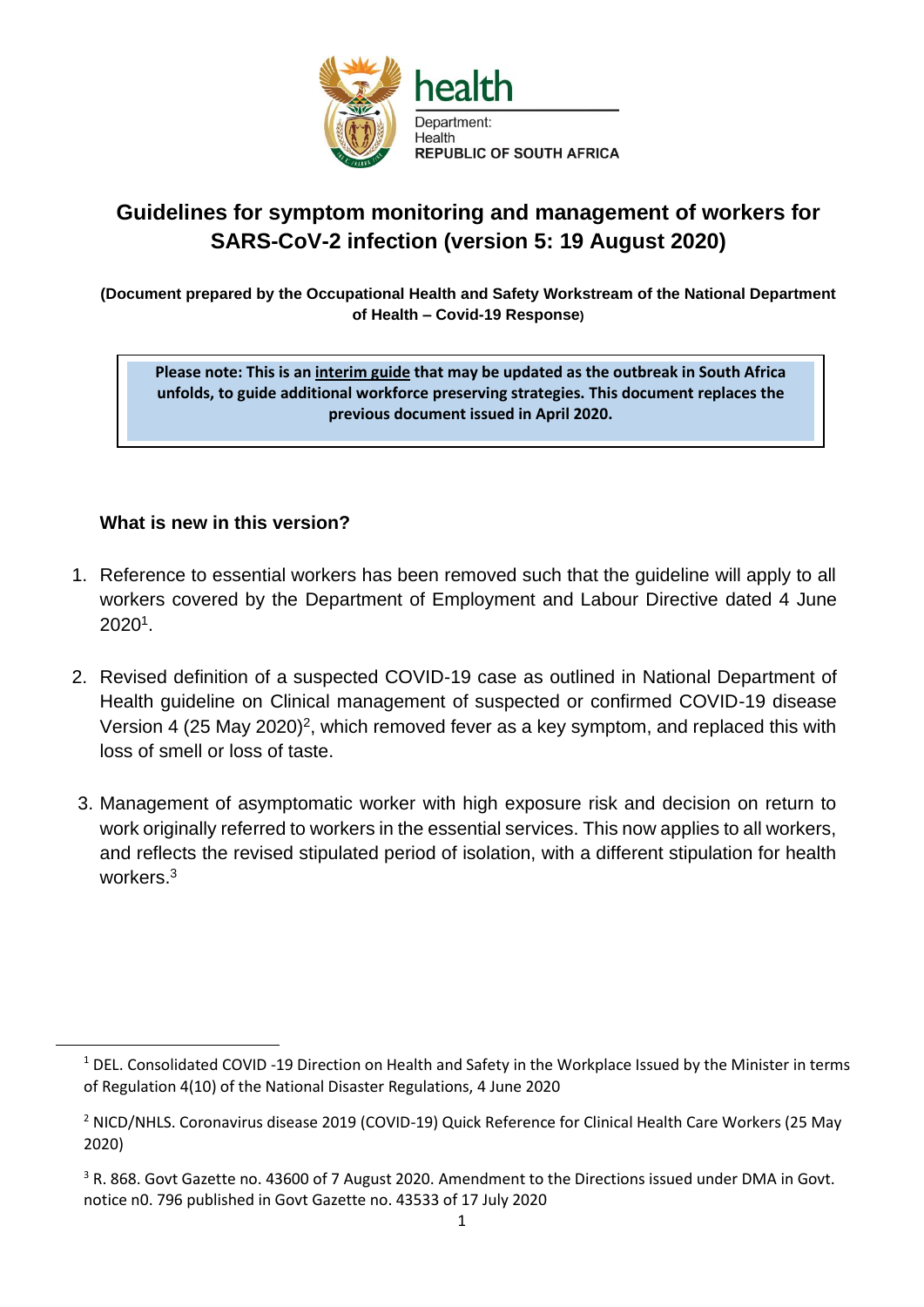### **Application**

These guidelines are applicable to ALL workers. The aim of this guideline is to enable:

- 1. Early and timeous identification and diagnosis of workers at risk of SARS-CoV-2 infection
- 2. Early referral for appropriate treatment, care and timeous return to work of affected workers
- 3. The protection of other unaffected workers, consumers, visitors and clients of these groups of workers

## **Procedure**

1. According to the Department of Employment and Labour Direction, employers have a legal obligation to screen all employees for COVID-19 related symptoms and report such symptoms to a designated person and / or occupational health practitioner prior to entry into the workplace or work area in order for a decision to be made as to the employee's continued attendance at work.

2. The Department of Employment and Labour Direction makes it a legal requirement for this screening to be reported to the National Department of Health

3. At the very minimum, when workers report for work and at appropriate intervals thereafter, designated persons and / or an occupational health practitioner must check with employees whether they have experienced sudden onset of any of the following symptoms as outlined in the current criteria for the identification of a suspected COVID-19 case: cough, sore throat, shortness of breath, loss of taste/smell, with or without any additional symptoms as outlined in the attached symptom monitoring sheet, in the past 24 hours.<sup>4</sup>

4. Should a worker report any of the abovementioned symptoms, s/he should not be permitted to report for work. If an employee is already present at work, s/he should not report to their workstation, be provided with a surgical mask and referred to the designated staff at the workplace so that arrangements can be made for clinical evaluation (referral to the occupational health clinic, family practitioner or primary care clinic, or the COVID-19 hotline) and where appropriate to be tested at the closest testing centre.

5. If the health professional determines that a test is necessary, the worker is quarantined while awaiting results.

<sup>&</sup>lt;sup>4</sup> Fever on its own is not currently a primary screening criterion by the NICD for the identification of a suspected COVID-19 case. Fever is non-specific, and at most 50% effective in identification of cases, when used as a single screening criterion. There are many other causes of fever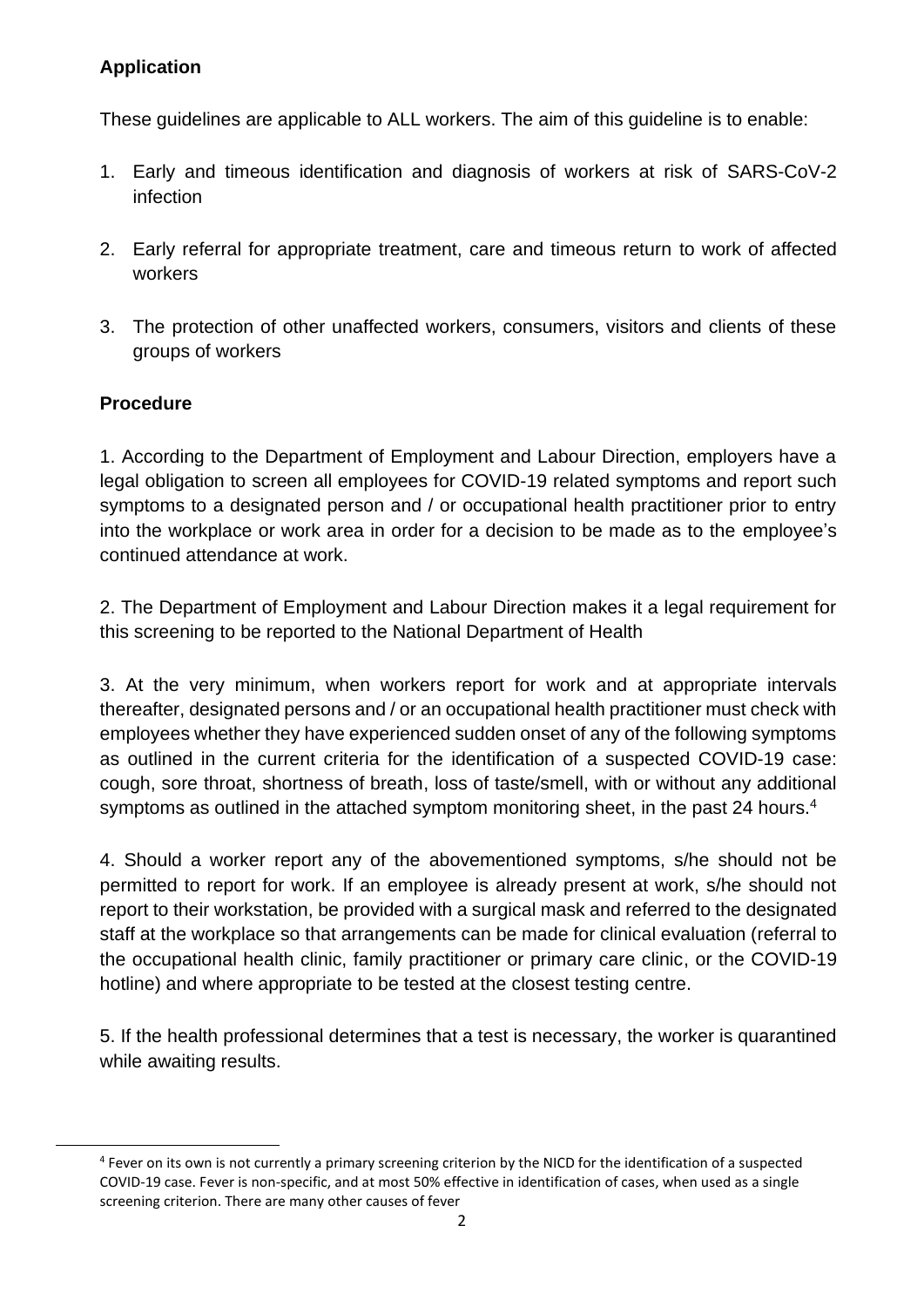6a. **For health workers**, if the health professional believes that a COVID-19 infection is unlikely, the employee should be managed according to clinical protocols, and continue working, following specific workplace restrictions and appropriate PPE, as well as observing strict precautions including masks, social distancing and hygiene procedures. The employee's condition should be monitored to assess response to clinical management.

6b. **For non-health workers**, if the health professional believes that a COVID-19 infection is unlikely, the employee is placed on paid sick leave in terms of section 22 of the BCEA or if the employee's sick leave entitlement under the section is exhausted, make application for an illness benefit in terms of clause 4 of the Directive issued on 25 March 2020 on the COVID -19 Temporary Employer Relief Scheme under regulation 10(8) of the Regulations promulgated in terms of section 27(2) of the Disaster Management Act.

7. On receiving their results the employee should notify their workplace so that the employee is managed accordingly. The designated person in the workplace should proactively take steps to obtain this information to avoid any delays in reporting.

8. The employee should be managed according to either scenario 1 or 2 in the algorithm outlined below.

9. A positive SARS-CoV-2 test in an employee will require all potential contacts in the workplace to be assessed using scenarios 3 or 4 in the algorithm outlined below.

10. All employees on returning to work after isolation or quarantine period, should follow general work restrictions that include:

• undergoing medical evaluation to confirm that they are fit to work should they have moderate or severe illness

• wearing of surgical masks at all times while at work for a period of 21 days from the initial test

• implement social distancing measures as appropriate

• in the case of health workers avoid contact with patients considered vulnerable for severe outcomes of a COVID-19 infection

• adherence to hand hygiene, respiratory hygiene, and cough etiquette

• continued self-monitoring for symptoms as per the attached symptoms checklist, or equivalent electronic version, and seek medical re-evaluation if respiratory symptoms recur or worsen.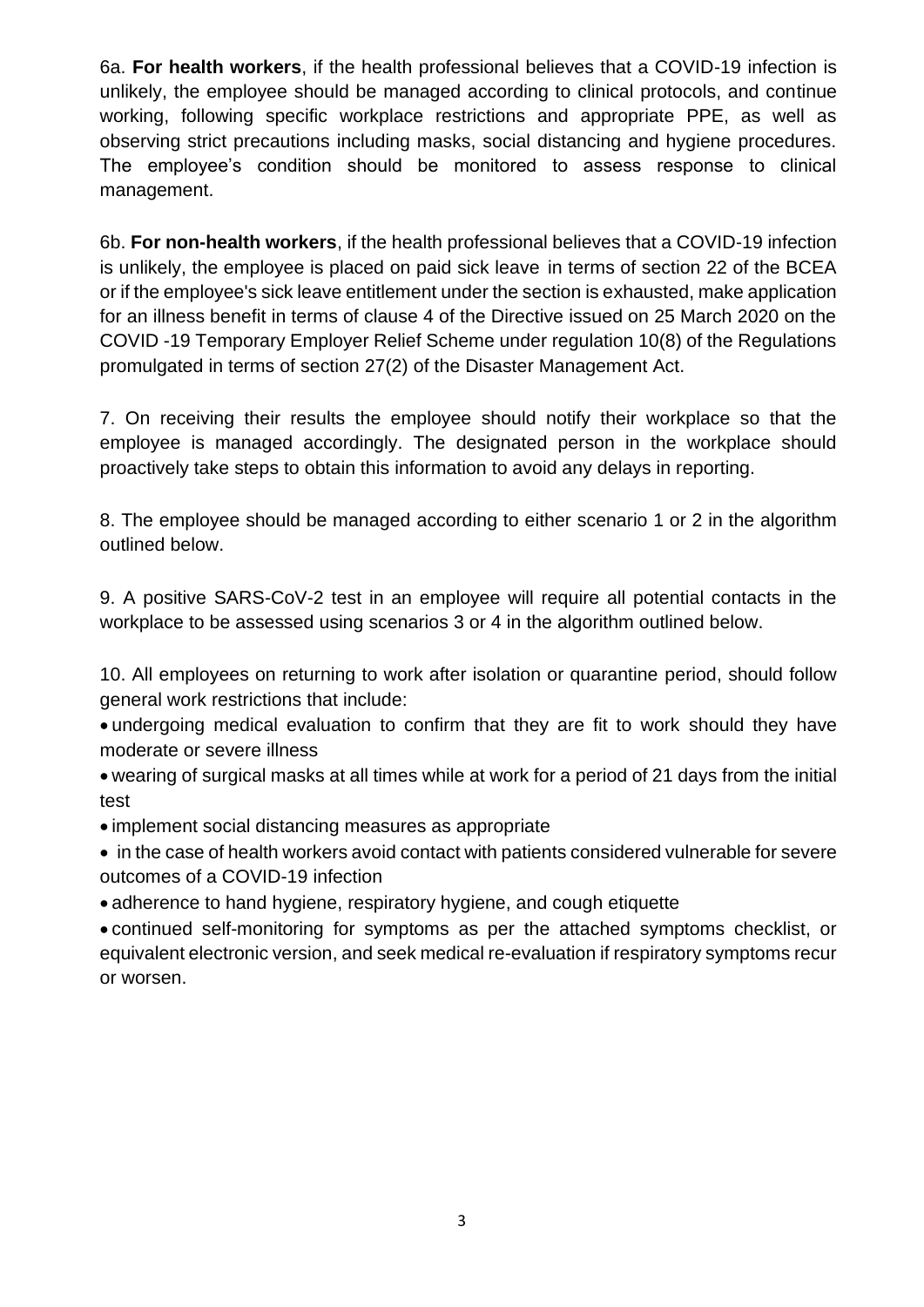|                                                                                            |                        |                |              |              |                   | Date of           |                |                  |                |              |
|--------------------------------------------------------------------------------------------|------------------------|----------------|--------------|--------------|-------------------|-------------------|----------------|------------------|----------------|--------------|
| <b>Surname</b>                                                                             | <b>First Name</b>      |                |              |              |                   | <b>Birth</b>      |                |                  |                |              |
| <b>Contact Cell number</b>                                                                 | <b>Economic Sector</b> |                |              |              |                   |                   |                |                  |                |              |
| <b>E-mail address</b>                                                                      |                        |                |              |              |                   | Industry          |                |                  |                |              |
| Next of Kin or Alternative Contact (Please provide name, relationship and contact details) |                        |                |              |              |                   |                   |                |                  |                |              |
| Work address & details:                                                                    |                        |                |              |              |                   |                   |                |                  |                |              |
| <b>Home address:</b>                                                                       |                        |                |              |              |                   |                   |                |                  |                |              |
| Days post exposure                                                                         | $\mathbf{1}$           | $\overline{2}$ | 3            | 4            | 5 <sub>1</sub>    | 6                 | $\overline{7}$ | 8                | 9 <sup>°</sup> | 10           |
| Date: DD/MM                                                                                |                        |                |              |              |                   |                   |                |                  |                |              |
| <b>Temperature (no meds)</b><br>1.                                                         |                        |                |              |              |                   |                   |                |                  |                |              |
| 2.<br><b>Respiratory rate</b>                                                              |                        |                |              |              |                   |                   |                |                  |                |              |
| <b>Symptoms (Circle Y or N)</b>                                                            | <b>Daily</b>           | <b>Daily</b>   | <b>Daily</b> | <b>Daily</b> | <b>Daily</b>      | <b>Daily</b>      | <b>Daily</b>   | <b>Daily</b>     | <b>Daily</b>   | <b>Daily</b> |
| Cough                                                                                      | Υ<br>N                 | Y<br>N         | Y<br>N       | N<br>Y       | Y<br>N            | Y<br>$\mathsf{N}$ | Y<br>N         | Y<br>N           | Y<br>${\sf N}$ | Υ<br>N       |
| <b>Sore throat</b>                                                                         | Y<br>N                 | N<br>Y         | Y<br>N       | Y<br>N       | N<br>Y.           | Y<br>N            | Y<br>N         | Y.<br>N          | Y.<br>N        | Y<br>N       |
| <b>Shortness of breath</b>                                                                 | N<br>Y                 | N<br>Y         | Y<br>N       | N<br>Y       | N<br>Y            | Y<br>N            | Y<br>N         | Y<br>N           | Y<br>N         | Y<br>N       |
| Loss of smell OR loss of taste                                                             | N<br>Y                 | N<br>Y         | N<br>Y       | N<br>Y       | N<br>Y            | N<br>Y            | Y<br>N         | Y<br>N           | Y.<br>N        | Y<br>N       |
| Fever/chills                                                                               | Y<br>N                 | Y<br>N.        | Y<br>N       | Y<br>N       | N<br>Y            | Y<br>N            | Y<br>N         | Y<br>N           | Y<br>N         | Y<br>N       |
| <b>Body aches</b>                                                                          | Y<br>N                 | Y<br>N         | Y<br>N       | Y<br>N       | N<br>Y            | N<br>Y            | Y<br>N         | Y<br>N           | Y<br>N         | Y<br>N       |
| <b>Redness of the eyes</b>                                                                 | Y<br>N                 | Y<br>N         | Y<br>N       | Y<br>N       | $\mathsf{N}$<br>Y | Y<br>N            | Y<br>N         | Y /<br>${\sf N}$ | Y<br>N         | Y<br>N       |
| Nausea/vomiting/diarrhoea                                                                  | Y<br>N                 | Y<br>N         | Y<br>N       | Y<br>N       | Y<br>N            | N<br>Y            | Y<br>N         | Y.<br>N          | Y<br>N         | Y<br>N       |
| Fatigue/ weakness                                                                          | Y<br>N.                | Y<br>N         | Y<br>N       | Y<br>N       | $\mathsf{N}$<br>Y | Y<br>N            | Y<br>N         | Y<br>N           | Y<br>N         | N<br>Y       |
| At Home or work?                                                                           | H<br>W                 | $H$ /<br>W     | H /<br>W     | H /<br>W     | H /<br>W          | W<br>H $/$        | W<br>H /       | W<br>H /         | H<br>W         | H<br>W       |
| <b>Clinical and Progress Notes and Exposure History:</b>                                   |                        |                |              |              |                   |                   |                |                  |                |              |
|                                                                                            |                        |                |              |              |                   |                   |                |                  |                |              |
|                                                                                            |                        |                |              |              |                   |                   |                |                  |                |              |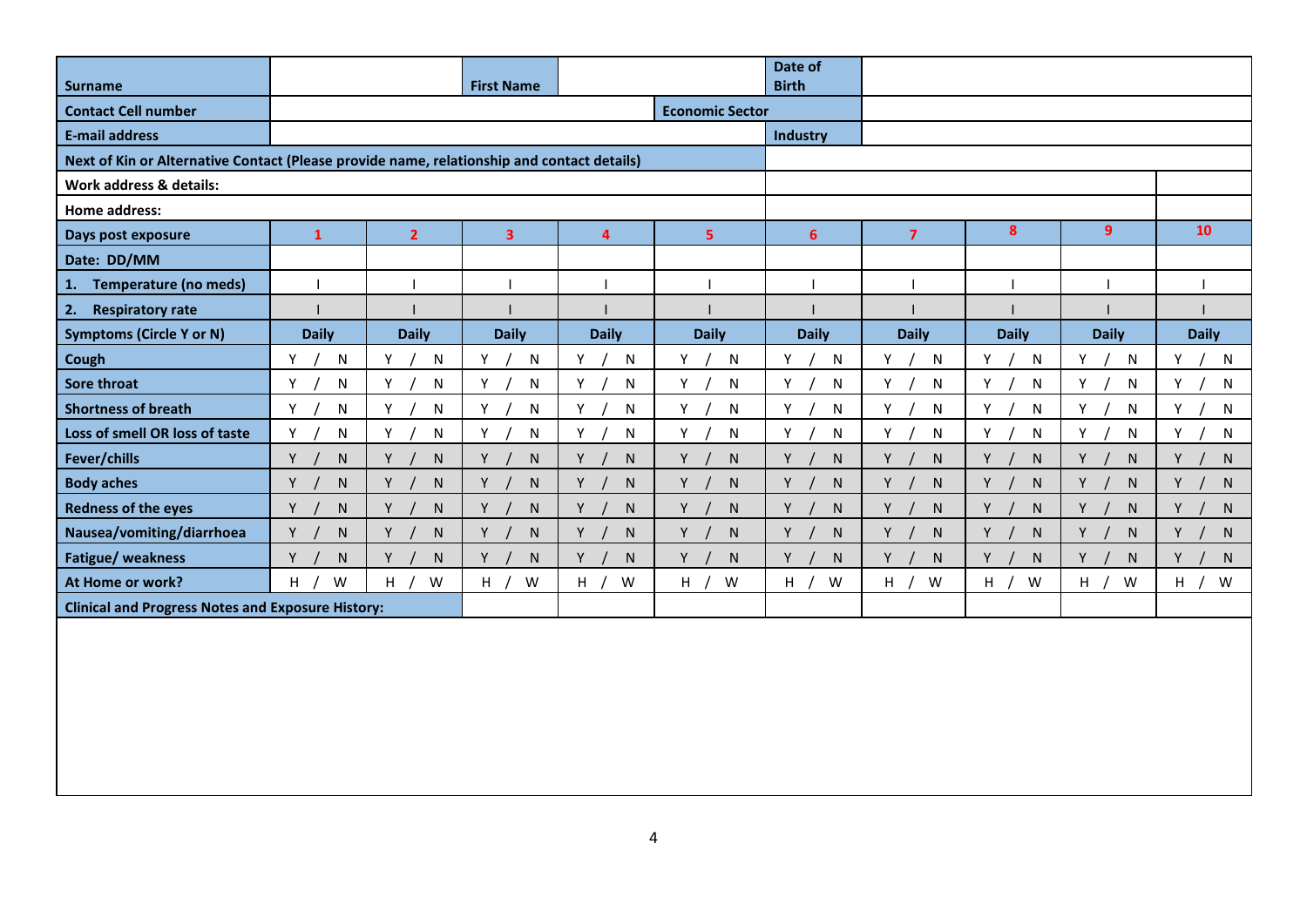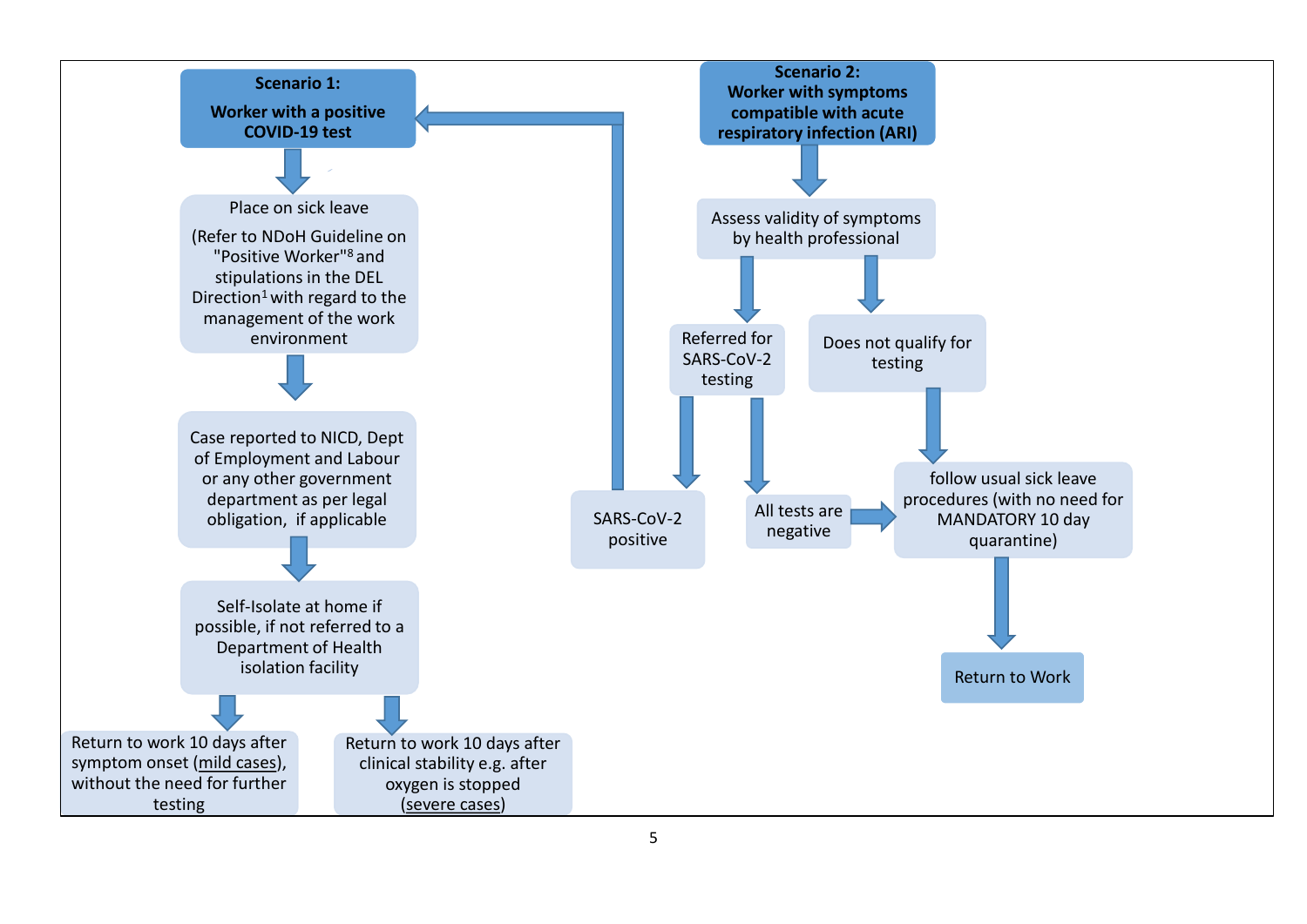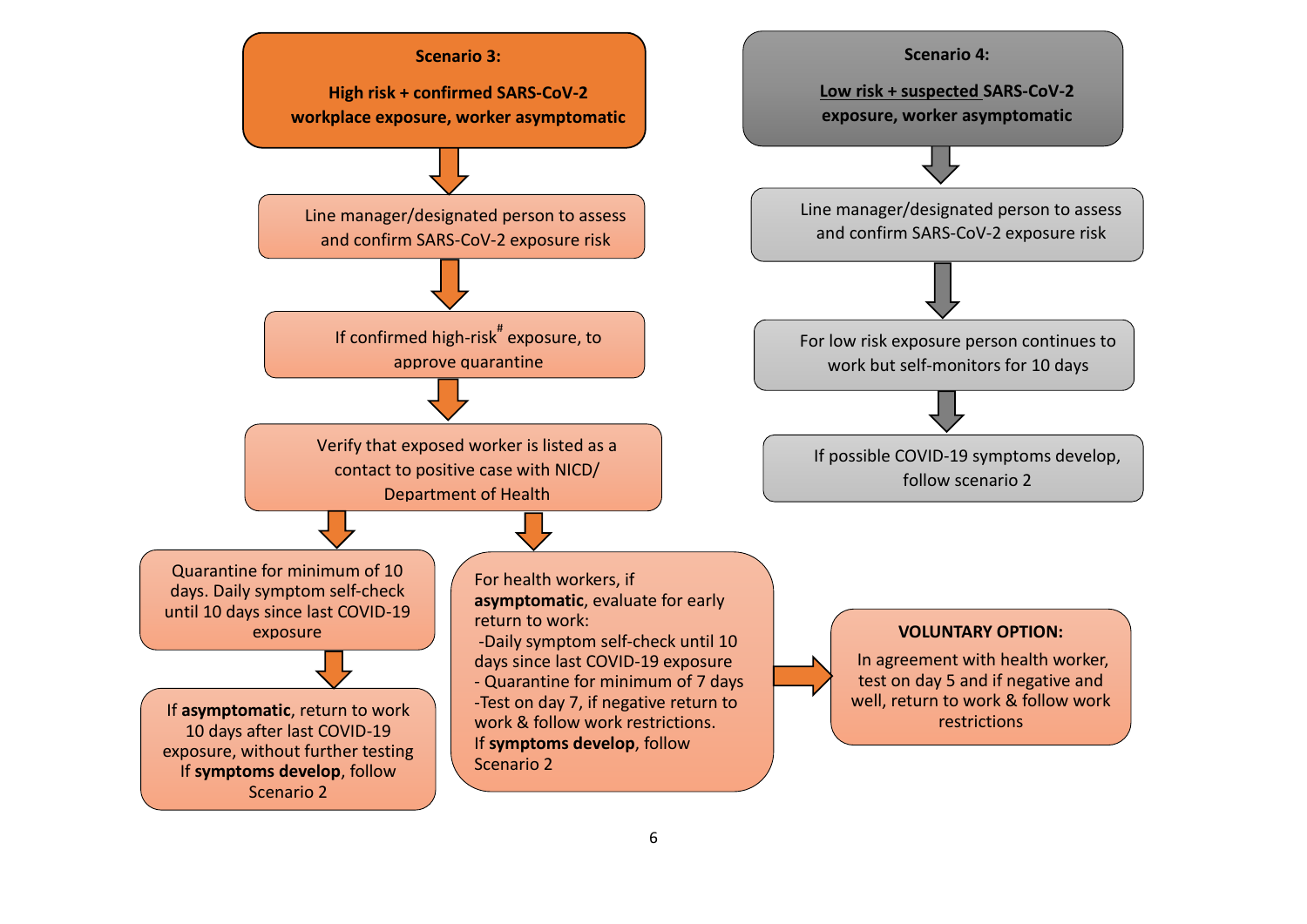| <b>Scenario 1:</b><br>worker with a<br>confirmed positive<br><b>COVID-19 test</b> | To remain consistent with the advice in the NDOH clinical management of COVID-19 disease Guideline <sup>3</sup> , scenario 1 (COVID-19 confirmed in a worker), will require<br>self-isolation of staff member for 10 days after symptom onset (mild cases) and 10 days after clinical stability (severe cases). Should an early return to work policy be<br>needed in future owing to severe workforce shortages, the US CDC criteria may be re-considered. <sup>1</sup>                                                                                                                                                                                                                                                                                                                                                                                                                                     |
|-----------------------------------------------------------------------------------|--------------------------------------------------------------------------------------------------------------------------------------------------------------------------------------------------------------------------------------------------------------------------------------------------------------------------------------------------------------------------------------------------------------------------------------------------------------------------------------------------------------------------------------------------------------------------------------------------------------------------------------------------------------------------------------------------------------------------------------------------------------------------------------------------------------------------------------------------------------------------------------------------------------|
| Scenario 2:<br>worker with current<br>flu-like symptoms                           | Consider latest NICD and international criteria (US CDC): any staff in with direct COVID-19 contact who develops an acute respiratory infection (e.g. cough, shortness<br>of breath, sore throat, loss of sense of taste/smell) with or without fever (≥37.5°C) or history of fever (e.g. night sweats, chills) is a suspected COVID-19 case.<br>Complete NICD symptoms form and select appropriate worker tick box PLUS notify to NICD. Perform SARS-COV-2 RT-PCR testing. For staff, with a negative RT-PCR<br>test, but high-risk COVID-19 exposure and COVID-19 compatible symptoms, discuss with occupational health practitioner regarding the need for further testing<br>and/or self-quarantine. If an alternate diagnosis is made (e.g. influenza), the criteria for return to work should be based on that diagnosis and duration of infectivity<br>for other respiratory infections. <sup>4</sup> |
| <b>Scenario 3:</b><br>High risk, confirmed<br>COVID-19 exposure,<br>asymptomatic  | #High risk exposure: close contact within 1 metre of a COVID-19 confirmed case for >15 minutes without PPE (no face mask / eye cover) or with failure of PPE<br>and/or direct contact with respiratory secretions of confirmed COVID-19 case (clinical or laboratory). Line manager to assess and confirm COVID-19 exposure risk.<br>Staff member to self-isolate and perform daily symptom self-check and complete symptom monitoring form until 10 days since last COVID-19 exposure. If<br>asymptomatic through day 10, return to work can be considered for all workers, except health workers. The latter, if asymptomatic through to day 7, can be<br>considered for return to work, following a negative RT-PCR on day 7. Health workers can voluntarily return to work on day 5 if tested negative and not symptomatic.                                                                              |
| <b>Scenario 4:</b><br>Low risk, suspected<br>COVID-19 exposure,<br>asymptomatic   | Low risk exposure: >1 metre away from a COVID-19 confirmed case for <15 minutes OR within 1 meter but wearing PPE (face mask, eye cover). Also consider<br>lower risk if COVID case was wearing a surgical mask (source control).<br>Line manager to assess and confirm COVID-19 exposure risk<br>For low-risk exposures to a confirmed COVID-19 positive case, worker can continue to work with self-monitoring daily symptom check) for 10 days after last COVID-<br>19 exposure. (use symptom monitoring form above)                                                                                                                                                                                                                                                                                                                                                                                      |